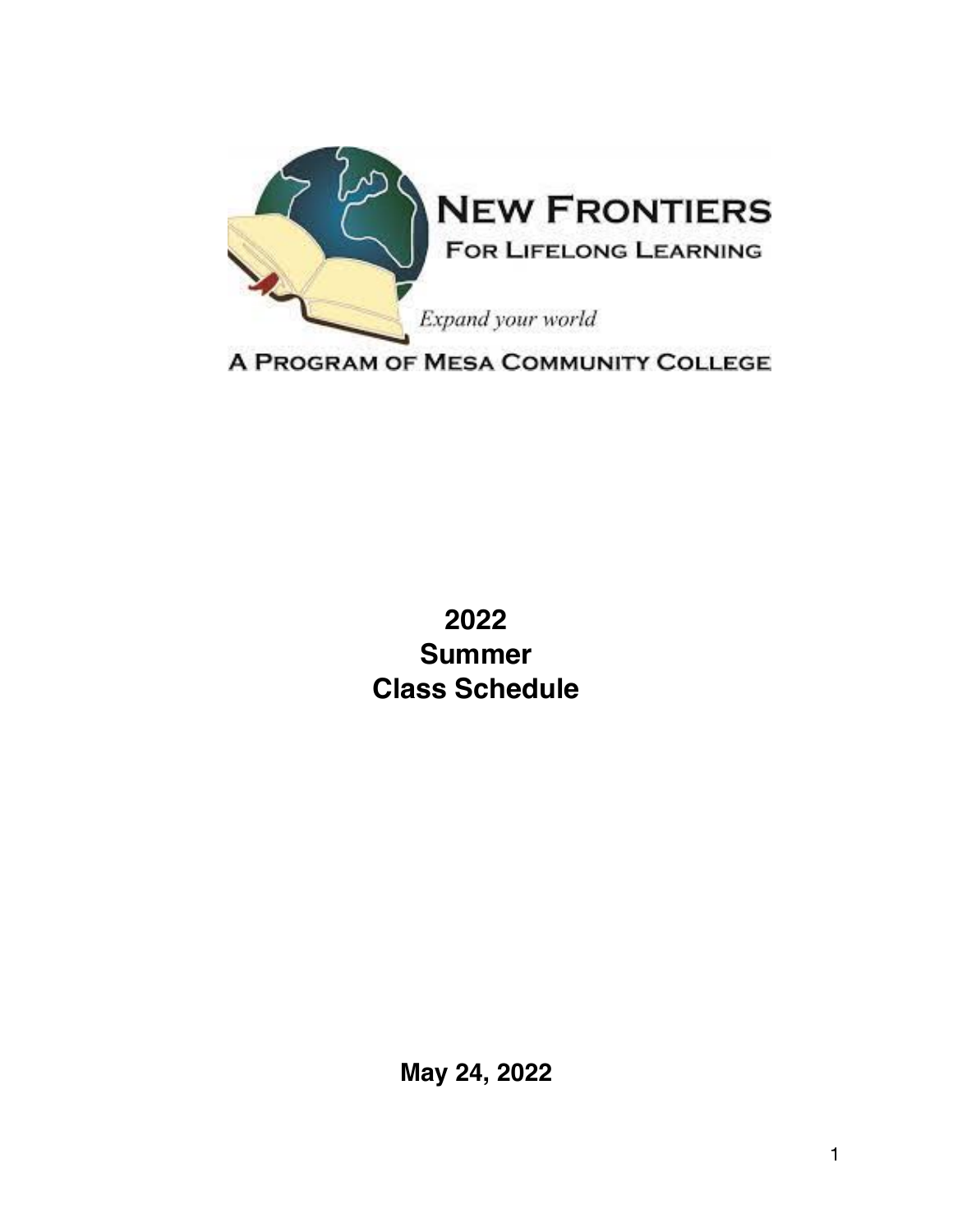# **2022 Summer Classes At A Glance**

| <b>Registration</b>                                                                      | 5                   |
|------------------------------------------------------------------------------------------|---------------------|
| Covid-19                                                                                 | 5                   |
| <b>Social</b><br>Out-to-Lunch Social                                                     | 6                   |
| Afternoon Study Hall                                                                     | 6                   |
| <b>Nature</b>                                                                            |                     |
| Guyana's Wildlife<br>Thursday Early Morning Bike Ride                                    | 7<br>$\overline{7}$ |
| <b>History</b>                                                                           |                     |
| 12 Women Who Shaped America: 1619 to 1920                                                | 8                   |
| 1066: The Year that Changed Everything<br>America's Long Struggle against Slavery Part 2 | 9<br>9              |
| <b>Arizona</b>                                                                           |                     |
| Sedona Sweat Lodge Deaths                                                                | 10                  |
| <b>Political Science</b><br>The Future of Capitalism                                     | 11                  |
| <b>Discussion</b>                                                                        |                     |
| <b>Bookshelf</b>                                                                         | 11                  |
| Mysteries & Mayhem Book Club                                                             | 12 <sub>2</sub>     |
| Monday Morning Conversation Via WebEx                                                    | 12 <sub>2</sub>     |
| Coffee with the Council                                                                  | 13                  |
| <b>Financial</b>                                                                         |                     |
| Avoid Fraud, Scams and Abuse; Let's Avoid Those Together                                 | 13                  |
| <b>Understanding Reverse Mortgages</b><br>Creating Income in Retirement                  | 14<br>14            |
| Paying for Long Term Care                                                                | 14                  |
| <b>Safety &amp; Security</b>                                                             |                     |
| <b>Travel Safety</b>                                                                     | 15                  |
| Residential Security and Being Safe in Public                                            | 15                  |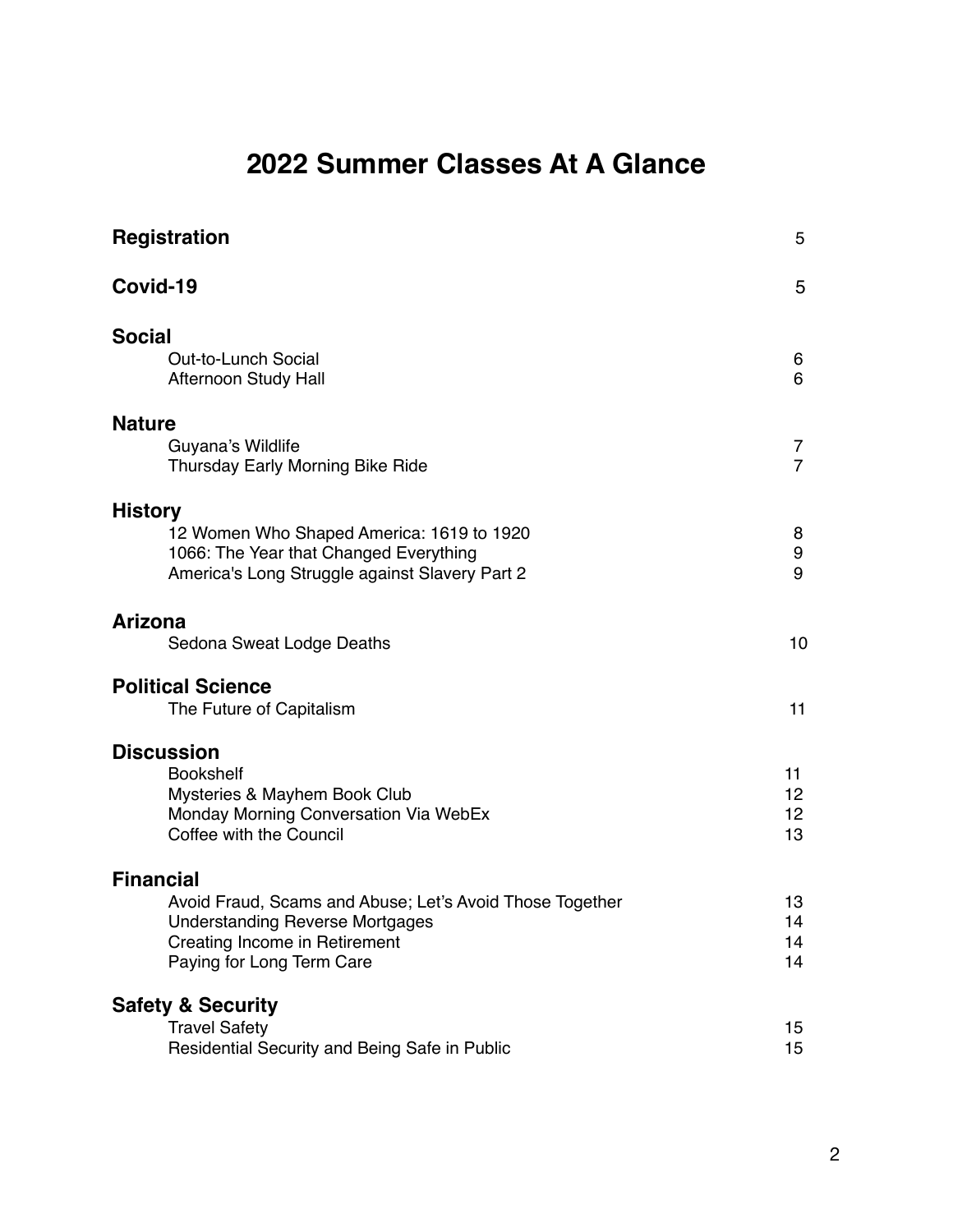#### **Health & Wellness**

| Are You Dementia-Friendly?                       | 16 |
|--------------------------------------------------|----|
| Gravity: Don't Let It Win                        | 16 |
| Should I Age in Place or Look for Other Options? | 17 |

# **Fun Stuff**

| The Everyday Guide to Wines of California                          | 17 |
|--------------------------------------------------------------------|----|
| The Everyday Guide to Spirits and Cocktails: Tastes and Traditions | 18 |
| Movies for Summer Escapes                                          | 18 |
| Summer Games 2022                                                  | 19 |
| Hollywood Remakes of Broadway                                      | 19 |



#### Visit us at **newfrontiers.mesacc.edu** to learn more about New Frontiers for Lifelong Learning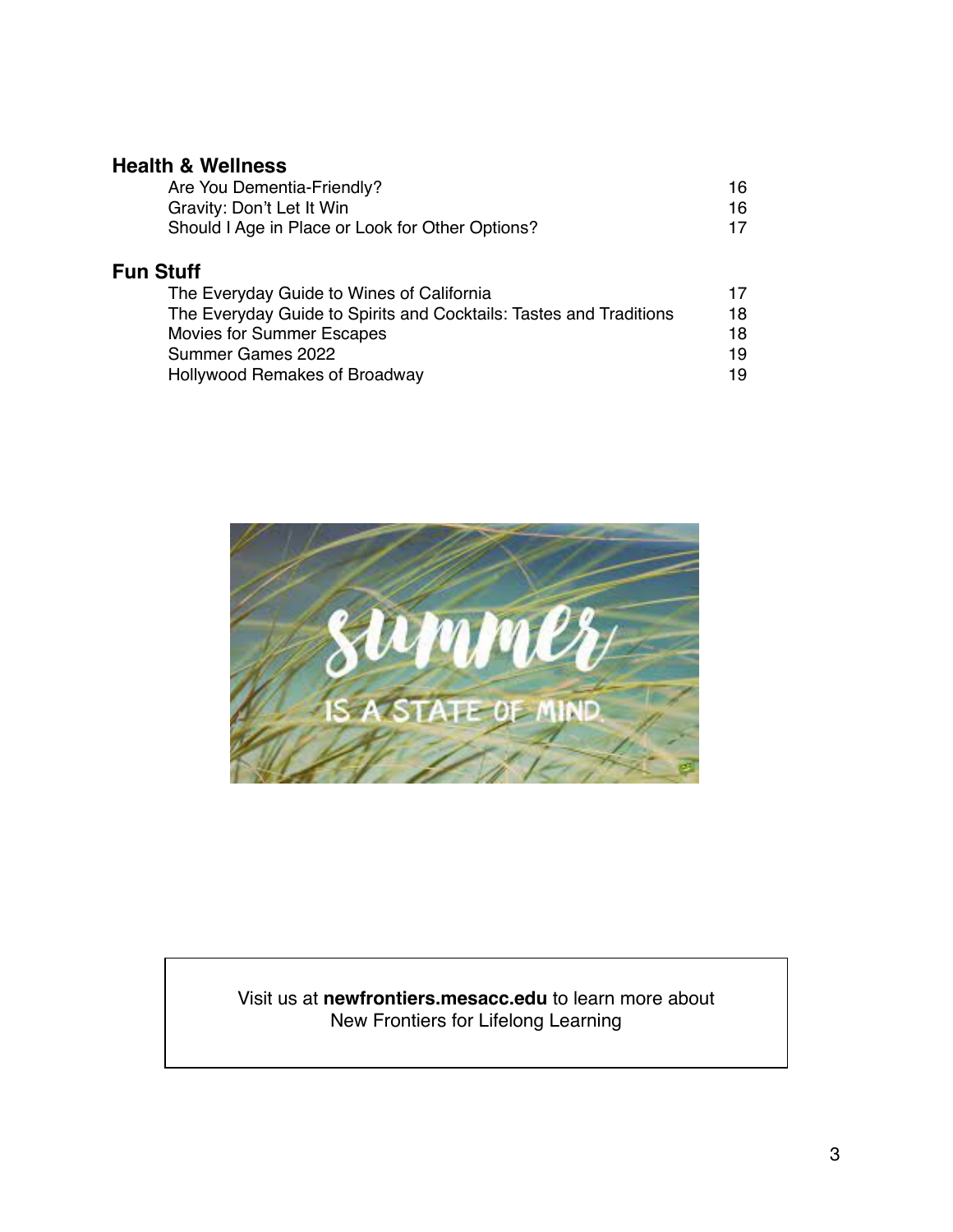# **2022 Summer Classes by Day**

| <b>Monday</b>                                                                           |                      |
|-----------------------------------------------------------------------------------------|----------------------|
| America's Long Struggle against Slavery Part 2<br>Monday Morning Conversation Via WebEx | 9<br>12              |
| <b>Tuesday</b>                                                                          |                      |
| 1066: The Year that Changed Everything<br>12 Women Who Shaped America: 1619 to 1920     | 9<br>8               |
| Afternoon Study Hall                                                                    | $\,6$                |
| Guyana's Wildlife                                                                       | $\overline{7}$       |
| Residential Security and Being Safe in Public                                           | 15                   |
| Sedona Sweat Lodge Deaths<br>Summer Games 2022                                          | 10<br>19             |
| The Everyday Guide to Spirits and Cocktails: Tastes and Traditions                      | 18                   |
| The Everyday Guide to Wines of California                                               | 17                   |
| <b>Travel Safety</b>                                                                    | 15                   |
| Wednesday                                                                               |                      |
| <b>Bookshelf</b>                                                                        | 11                   |
| Creating Income in Retirement                                                           | 14                   |
| Movies for Summer Escapes<br>Mysteries & Mayhem Book Club                               | 18<br>12             |
| Paying for Long Term Care                                                               | 14                   |
| <b>Understanding Reverse Mortgages</b>                                                  | 14                   |
| <b>Thursday</b>                                                                         |                      |
| Coffee with the Council                                                                 | 13                   |
| Hollywood Remakes of Broadway                                                           | 19                   |
| Out-to-Lunch Social                                                                     | $6\phantom{1}6$      |
| Thursday Early Morning Bike Ride<br>The Future of Capitalism                            | $\overline{7}$<br>11 |
|                                                                                         |                      |
| <b>Friday</b><br>Are You Dementia-Friendly?                                             | 16                   |
| Avoid Fraud, Scams and Abuse; Let's Avoid Those Together                                | 13                   |
| Gravity: Don't Let It Win                                                               | 16                   |
| Should I Age in Place or Look for Other Options?                                        | 17                   |

Thanks to everyone who helped to make our summer program a success. Your contribution is greatly appreciated.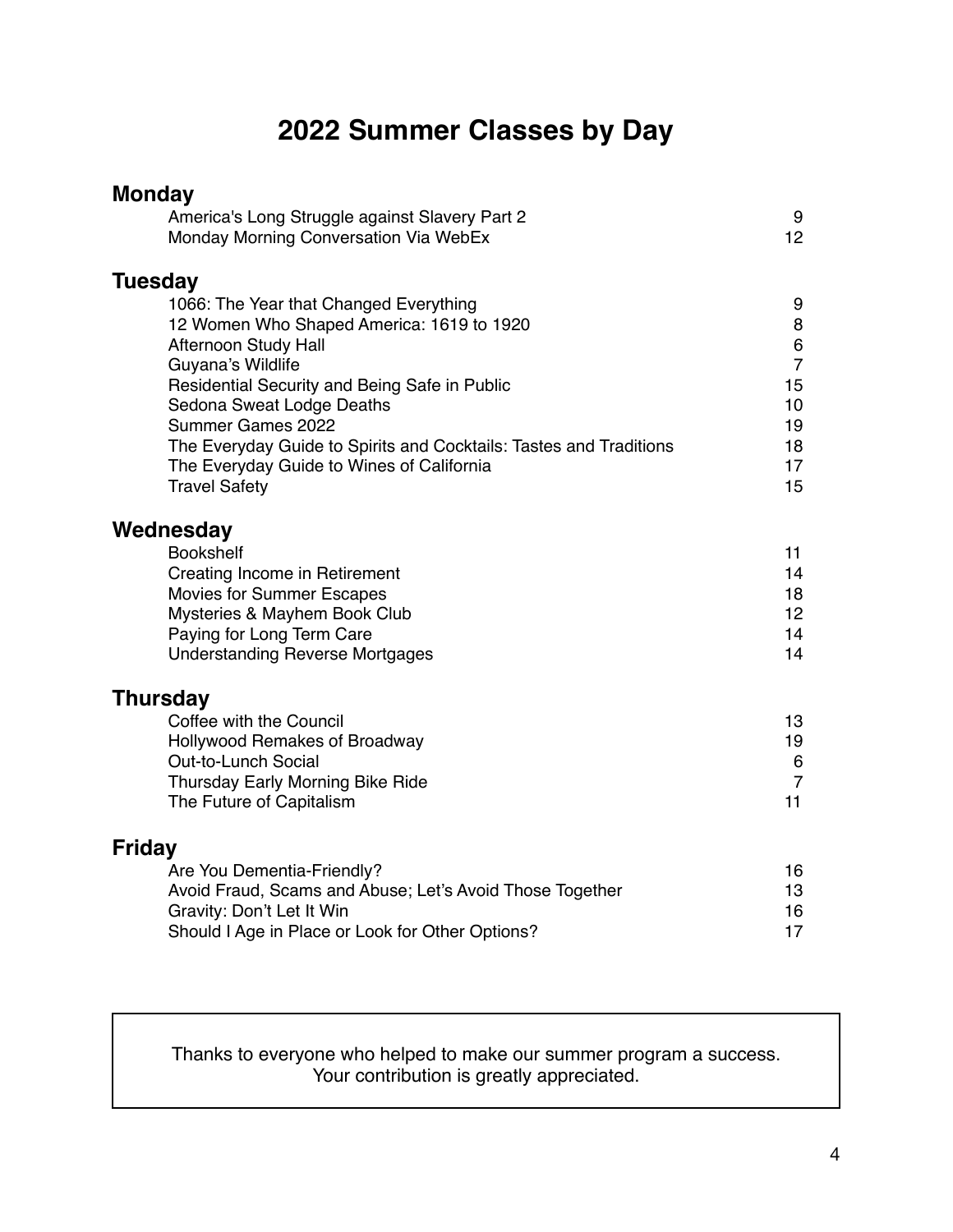#### **REGISTRATION**

#### **Online Classes**

Registration is not required for online classes.

Each Friday, all NFLL members will receive an email listing all the of online classes and links for the upcoming week.

#### **In-Person Classes**

Registration will be required for all in-person classes.

To register for classes, you are required to contact the facilitator directly.

Classes which require registration directly with the facilitator are:

- Out to Lunch Social
- Monday Morning Conversation
- Thursday Early Morning Bike Ride
- Book Shelf
- Mysteries & Mayhem
- Summer Games 2022
- Hollywood Remakes of Broadway

#### **COVID-19**

For the protection of you and your neighbors, face masks may be required indoors while you are at the venue of our host facility, MCC or the Aster Center.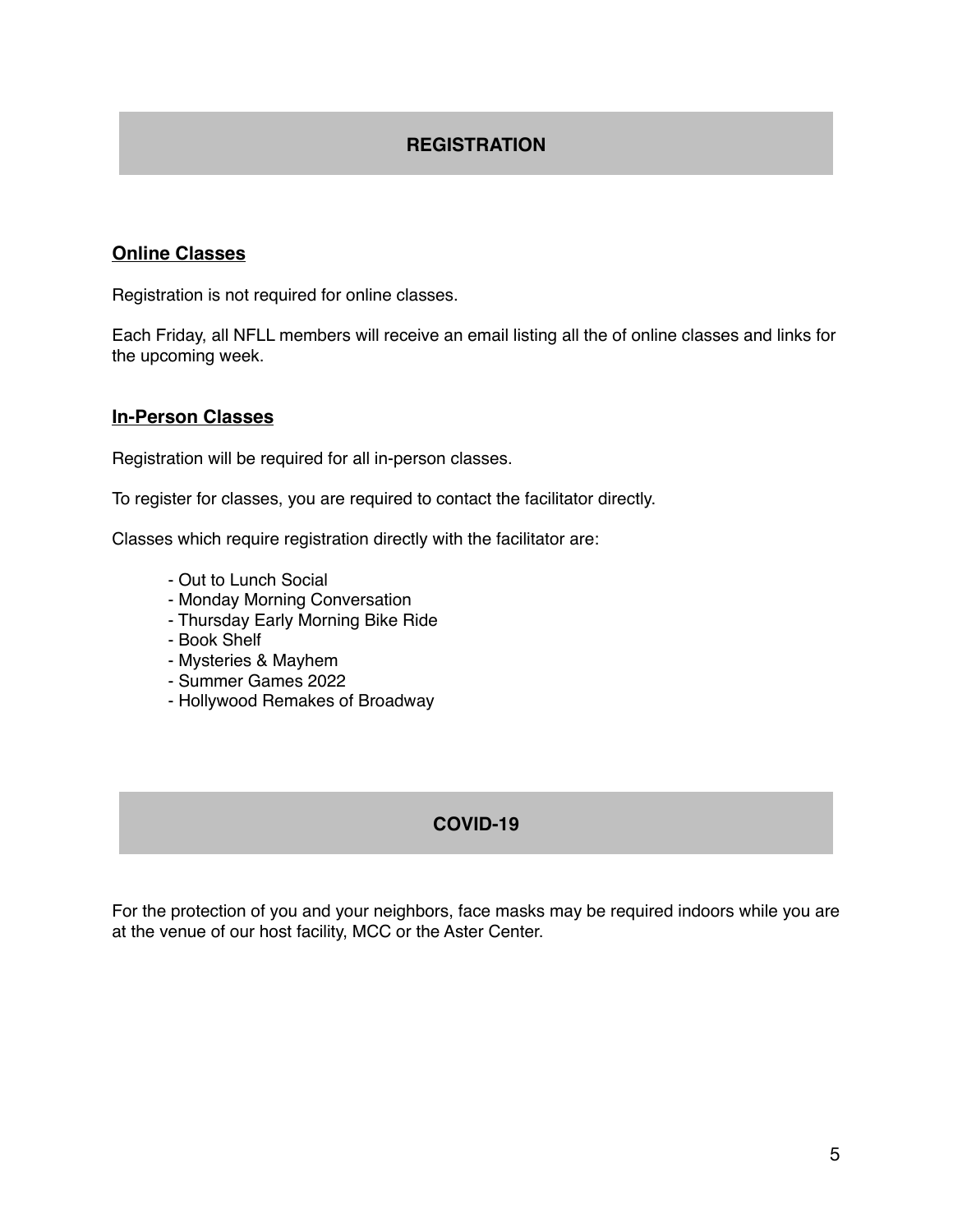## **SOCIAL**

# **Out-to-Lunch Lunch**

These are monthly Out-to-Lunch meetings which are organized on the 2nd Thursday of each month by our Social Committee.



Come and meet old friends and make new friends!

Interested individuals are required to directly contact the organizer of each event to make reservations to attend the event.

| Location: |                          | Joe's Barbecue 301 S Gilbert, Gilbert |                     |
|-----------|--------------------------|---------------------------------------|---------------------|
| Date:     | Thursday, June 9, 2022   |                                       |                     |
| Time:     | 11:00 $am.$              |                                       |                     |
| Session:  |                          |                                       |                     |
|           | Organizer: Monica Karels | 480-835-9190                          | phxsunshine@cox.net |

Registration: Contact organizer directly to make a reservation for this event

\_\_\_\_\_\_\_\_\_\_\_\_\_\_\_\_\_\_\_\_\_\_\_\_\_\_\_\_\_\_\_\_\_\_\_\_\_\_\_\_\_\_\_\_\_\_\_\_\_\_\_\_\_\_\_\_\_\_\_\_\_\_\_\_\_\_\_\_\_\_

# **Afternoon Study Hall**

Join your fellow NFLL members each week to discuss classes and other topics. This no-host activity will provide a time and place to come out in the summer heat and commiserate with other Valley residents. Bring a friend, or come alone and join in some conversation and laughs. Locations of meetings will be posted in the weekly email reminder.



| June 7  | XII West Brewing at 12 West Main, Mesa, AZ 85201                           |
|---------|----------------------------------------------------------------------------|
| June 14 | Pita Jungle at MESA - SOUTHERN & DOBSON -1850 W. Southern Ave.             |
|         | Mesa, AZ 85202                                                             |
| June 21 | Devine Bistro - 2837 N. Power Rd, Mesa, AZ 85215 (Pwer & McDowell)         |
| June 28 | Beer Research Institute - 1641 S Stapley Dr, Mesa, AZ 85204                |
| July 5  | OHSO Brewery & Restaurant - 335 N. Gilbert Rd. Suite 102 Gilbert, AZ 85234 |
| July 12 | TBD.                                                                       |
| July 19 | TBD.                                                                       |
| July 26 | TBD                                                                        |
| Aug. 2  | TBD                                                                        |
|         |                                                                            |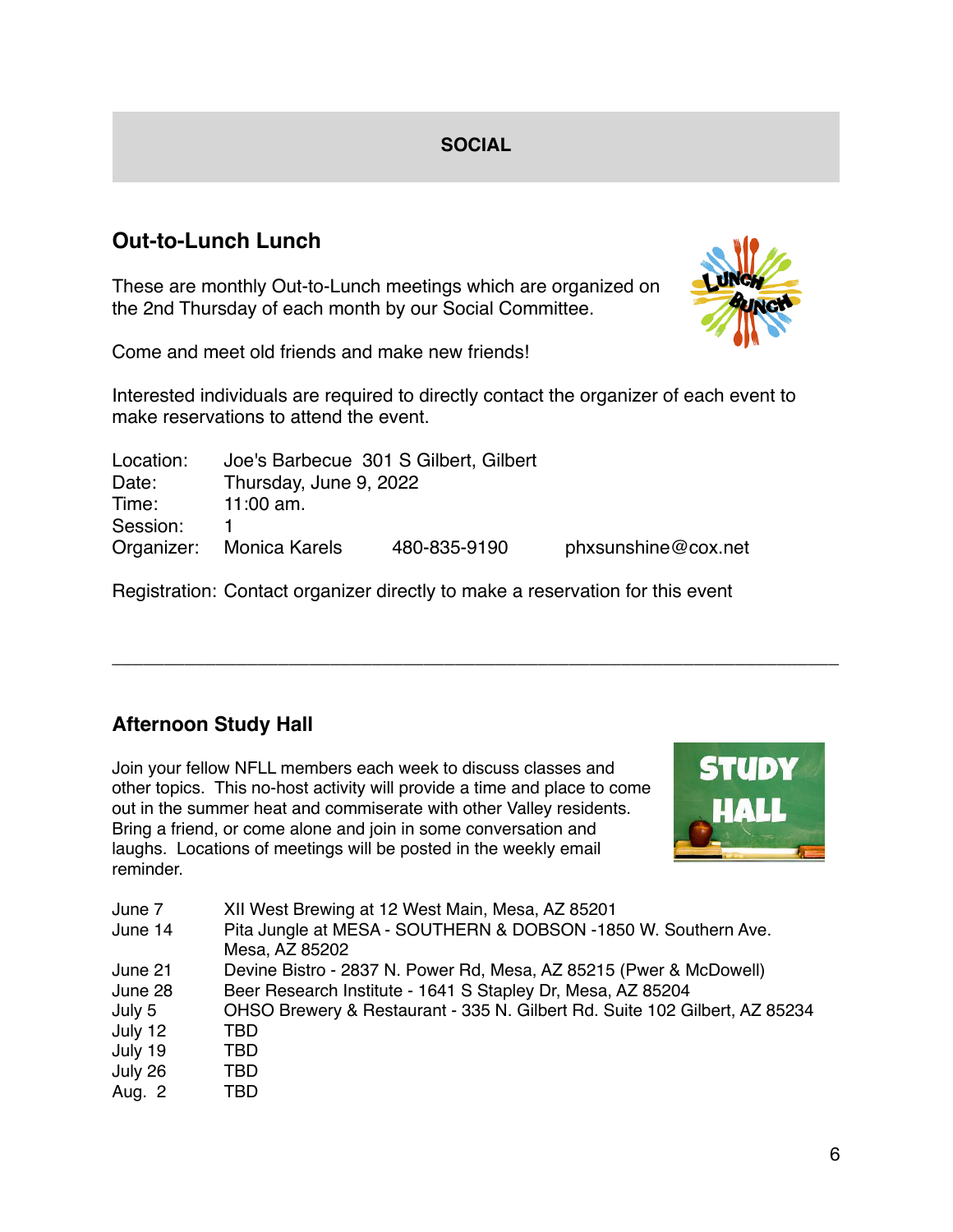Location: Off-site venue - TBD Dates: Tues, June 7-28, July 5-28, Aug 2, 2022 Time: 4:00 - 5:30 p.m. Sessions: 9 Facilitator: TBD

#### **NATURE**

## **Guyana's Wildlife**

Join your host as she introduces the unique wildlife of Guyana. Learn about the giants in the wild: the giant anteater, the black caiman, the green anaconda and the giant river otter. Hear the scandalous story of Millie the macaw who represented Guyana at the 1967 Montreal Expo. Learn how to survive an anaconda attack. Root for your favorite team in a fight to the death between the giant river otter and the caiman. Come and be entertained by Guyana's wildlife!



| Location:    | Online - WebEx     |              |
|--------------|--------------------|--------------|
| Date:        | Tues, Aug. 2, 2022 |              |
| Time:        | $1:30-3:00 p.m.$   |              |
| Session:     |                    |              |
| Facilitator: | Jennifer Wong      | 480-226-2079 |

nflljwong@outlook.com

## **Thursday Early Morning Bike Ride**

Enjoy an early morning bike ride of 15 miles maximum. The rides are along the established paved canal paths in the Mesa/Gilbert/Tempe and east Phoenix area. A number of the bike routes repeat so I do my best to mix up the starting locations. I try to email a new starting location by Tuesday evening.

\_\_\_\_\_\_\_\_\_\_\_\_\_\_\_\_\_\_\_\_\_\_\_\_\_\_\_\_\_\_\_\_\_\_\_\_\_\_\_\_\_\_\_\_\_\_\_\_\_\_\_\_\_\_\_\_\_\_\_\_\_\_\_\_\_\_\_\_\_\_

The summer mornings are still warm so I plan on meeting at 7:15 am and begin riding by 7:30 am. Following some of the rides, we might stop for a refreshment if a location is nearby.

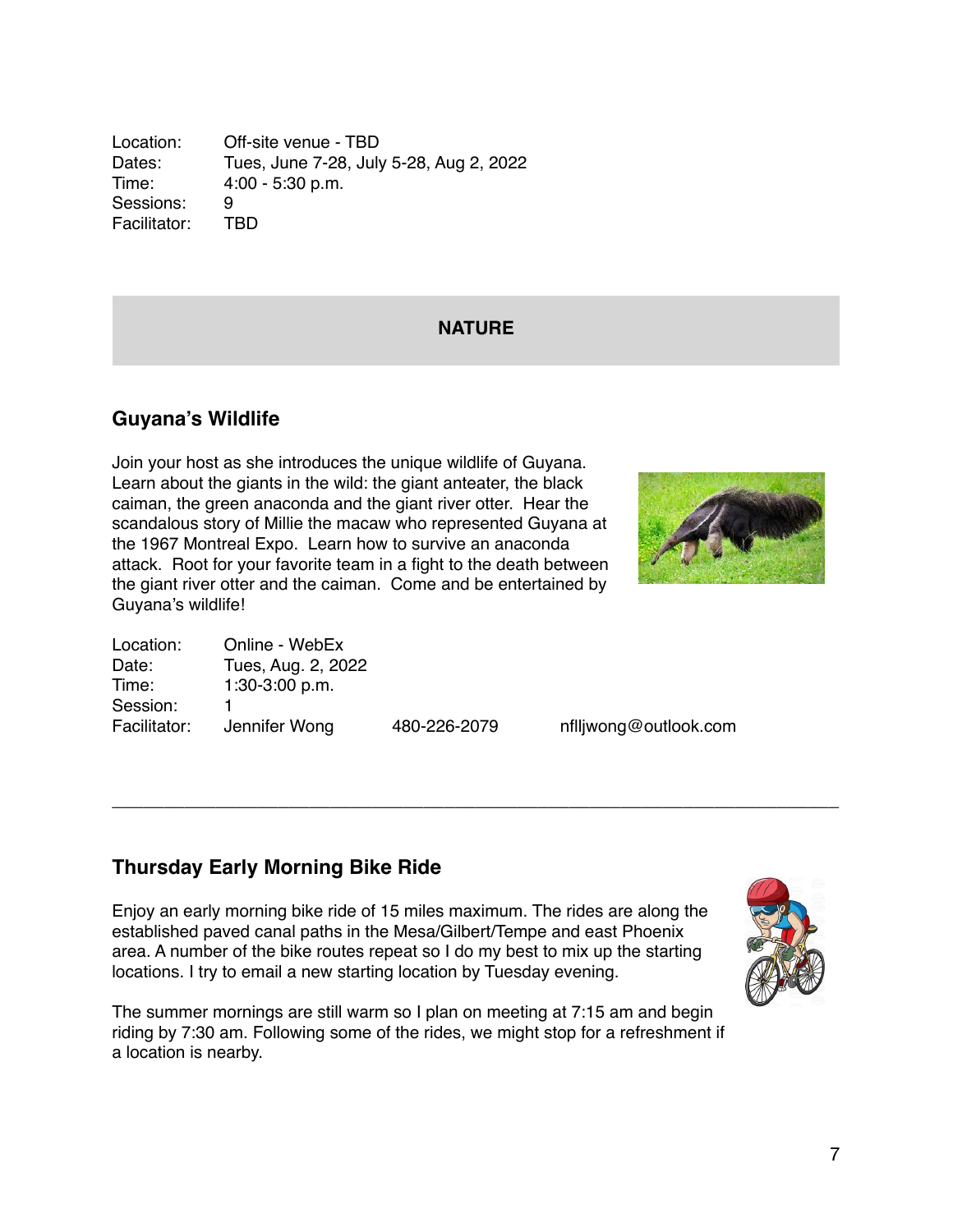My disclaimer: The route is relatively flat but there are hills going over/under roadways and other man-made features. I tend to follow the main paths and try not to deviate. There are many side access paths which at times can be confusing. If one decides to return to their car early, either wait for us to return or take your time and think about the route taken. I carry a cell phone when riding but it's not easily accessible nor do I always hear it.

| Location:    | TRD               |                                           |               |
|--------------|-------------------|-------------------------------------------|---------------|
| Dates:       |                   | Thurs, June 2-30, July 7-28 & Aug 4, 2022 |               |
| Time:        | $7:15-10:00$ a.m. |                                           |               |
| Sessions:    | 10                |                                           |               |
| Facilitator: | Allan Zisner      | 480-282-1686                              | azisner@q.com |

Please contact the facilitator if interested in participating on the rides or have questions.

**HISTORY**

#### **12 Women Who Shaped America: 1619 to 1920**

This Great Course focuses on 12 influential women who defined the history of the United States. It covers the period from the nation's founding through 1920, when the 19th Amendment altered women's relationships with politics.



You'll learn about women who drove the American Revolution as tea boycotters, farmers, entrepreneurs, and even soldiers. Phillis Wheatley Peters penned popular lines to secure support for liberty and the rebellion. And, as the new nation formed, First Lady Martha Washington became its founding mother and established a model for women.

| Location:    | Online - Zoom   |                                                |                          |
|--------------|-----------------|------------------------------------------------|--------------------------|
| Dates:       |                 | Tues, June 28, July 5, 12, 19, 28, Aug 2, 2022 |                          |
| Time:        | $9:30-11:00$ am |                                                |                          |
| Sessions:    |                 |                                                |                          |
| Facilitator: | Suzanne Brown   | 480-688-1497                                   | suzannebrownpt@gmail.com |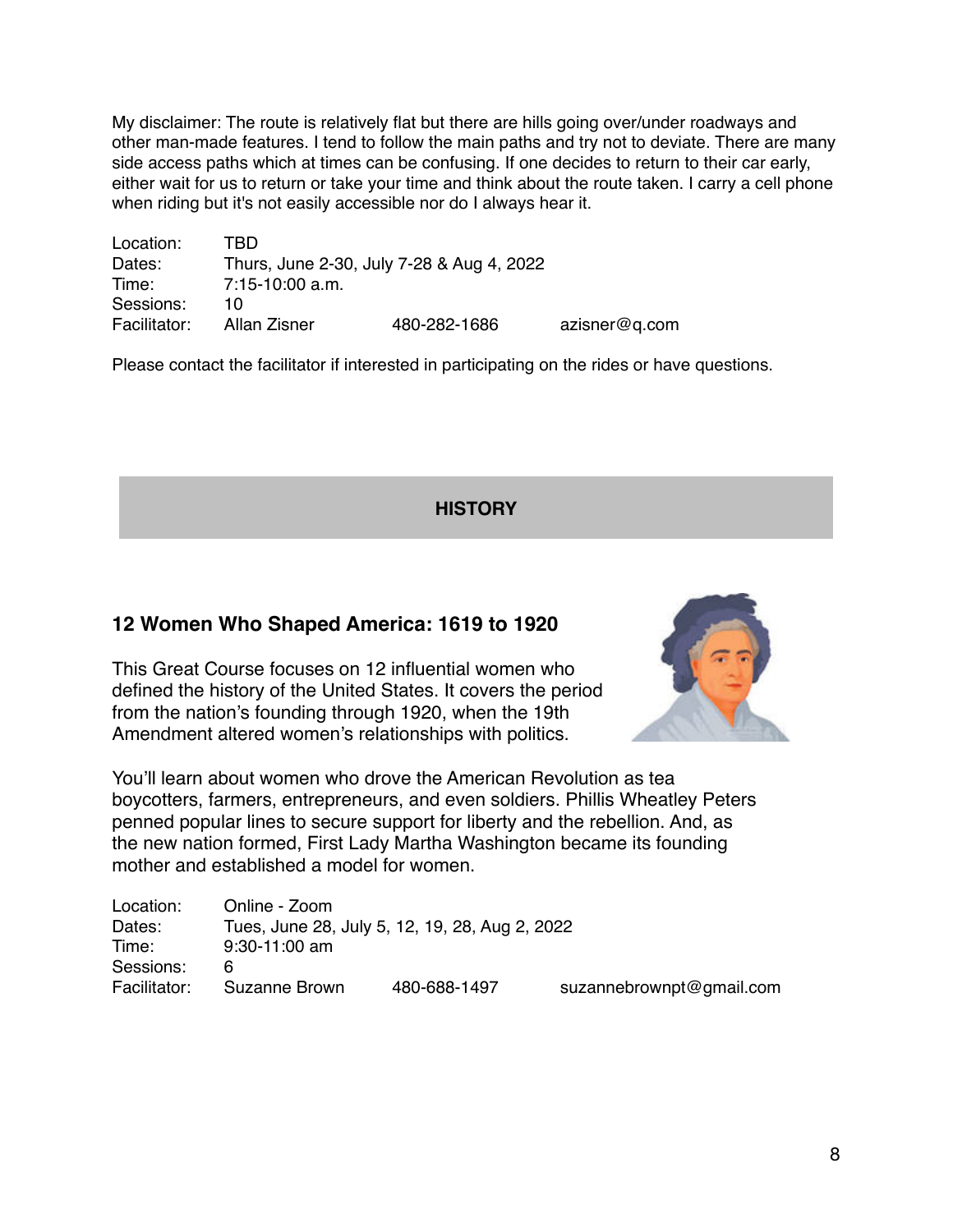## **1066: The Year that Changed Everything**

On October 14, 1066, on a ridge 10 miles northwest of the village of Hastings, William of Normandy defeated Harold Godwinson in a contest for the English throne.



In the centuries since, historians have debated the significance of this event, and current trends stress continuity between the periods before and after the battle. While it can be argued that, for many English people, life under King William went on much as it had before, it is also undoubtedly true that England as a nation had a different character and a different place in European affairs after the Norman Conquest.

This DVD Great Course will explore how events of many decades, not just in England and Normandy but in Scandinavia, France, Rome, and even Constantinople, affected the Norman Conquest. We will also examine the means William used to secure his new kingdom, sometimes violent, sometimes diplomatic and how the English people saw these events, both at the time and in the centuries since.

\_\_\_\_\_\_\_\_\_\_\_\_\_\_\_\_\_\_\_\_\_\_\_\_\_\_\_\_\_\_\_\_\_\_\_\_\_\_\_\_\_\_\_\_\_\_\_\_\_\_\_\_\_\_\_\_\_\_\_\_\_\_\_\_\_\_\_\_\_\_

Location: Online - Zoom Dates: Tues, June 7- 21, 2022 Time: 9:30-11:00 am Sessions: 3 Facilitator: Suzanne Brown 480-688-1497 suzannebrownpt@gmail.com

## **America's Long Struggle against Slavery Part 2**

"How do you slay a many-headed monster? How do you defeat an economic system deaf to the cries of conscience and morality? How do you destroy an entrenched special interest that profits from treating people like property?

For three centuries, men and women committed to resisting the spread of slavery in British North America and the new United States grappled with these questions, searching for ways to save themselves and others from the dehumanizing consequences of commodification.

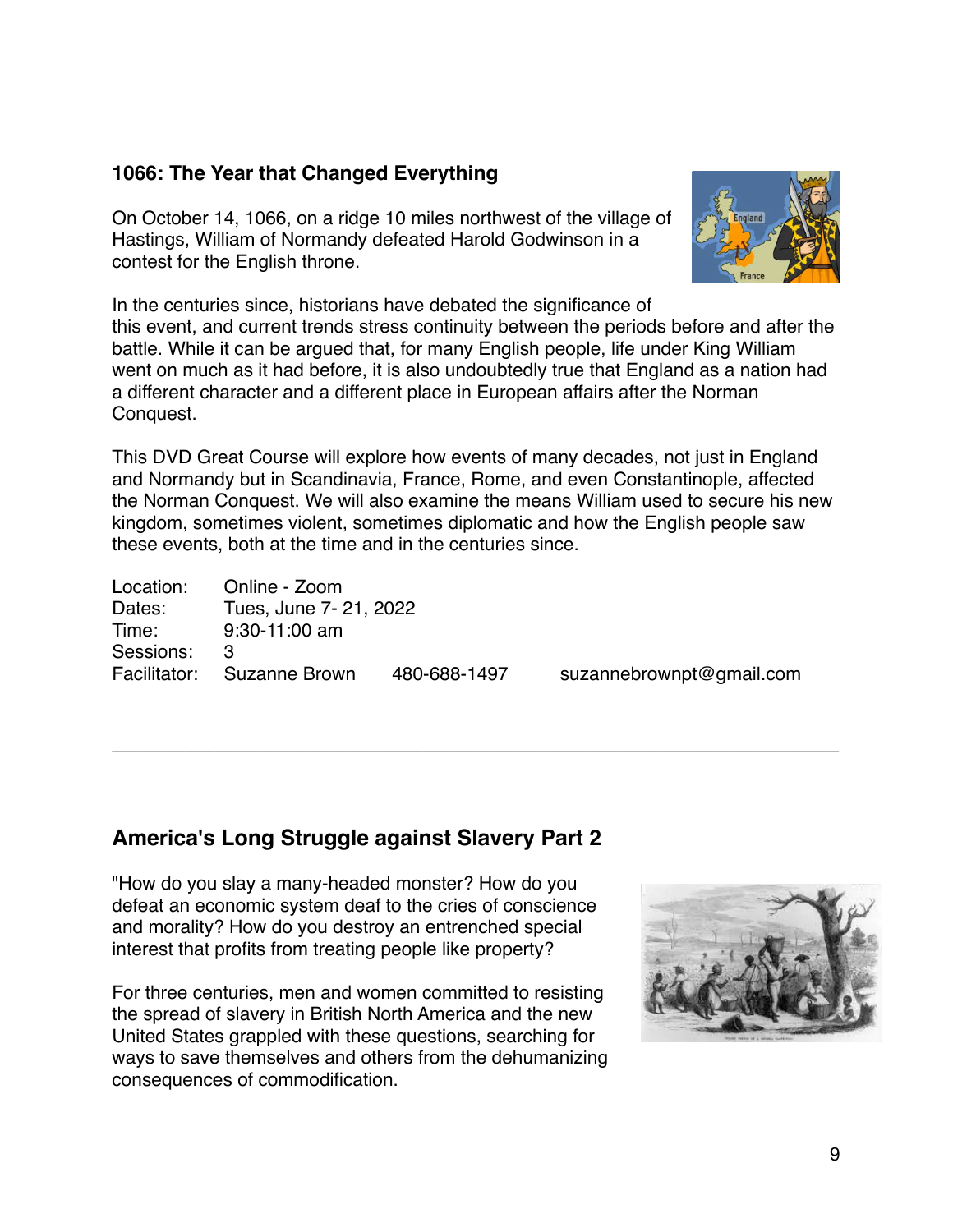This course offers a rare chance to step into their shoes. As we examine the different tools and tactics, means, and methods that Americans, both black and white, have used to escape slavery or try to exterminate it, we will confront the grand problems that animated all those who fought to end slavery.

This is a 30-part DVD Great Course which will play the second half of the course. Each session is 30 minutes with 2 parts played each week.

Given the nature of the topic, content may not be suitable for minors due to graphic pictures and offensive language."

| Location:    | Online - Zoom  |              |                                                              |
|--------------|----------------|--------------|--------------------------------------------------------------|
| Dates:       |                |              | Mon, June 6-27, July 11-25 & Aug 1, 2022 (no session July 4) |
| Time:        | 10:00-11:30 am |              |                                                              |
| Sessions:    | 8              |              |                                                              |
| Facilitator: | Suzanne Brown  | 480-688-1497 | suzannebrownpt@gmail.com                                     |

#### **ARIZONA**

#### **Sedona Sweat Lodge Deaths**

On October 8, 2009, two people die and more than a dozen others are hospitalized following a botched sweat lodge ceremony at a retreat run by motivational speaker and author James Arthur Ray near Sedona, Arizona. A third participant in the ceremony died nine days later. Through a video and some facts about the case, we'll learn how this happened, who James Arthur Ray is, and why it's now again in the news.



| Location:    | Online - Zoom       |              |                         |
|--------------|---------------------|--------------|-------------------------|
| Dates:       | Tues, July 12, 2022 |              |                         |
| Time:        | 10:00-11:30 am      |              |                         |
| Sessions:    |                     |              |                         |
| Facilitator: | Cindy Schrantz      | 309-838-6935 | cindyschrantz@gmail.com |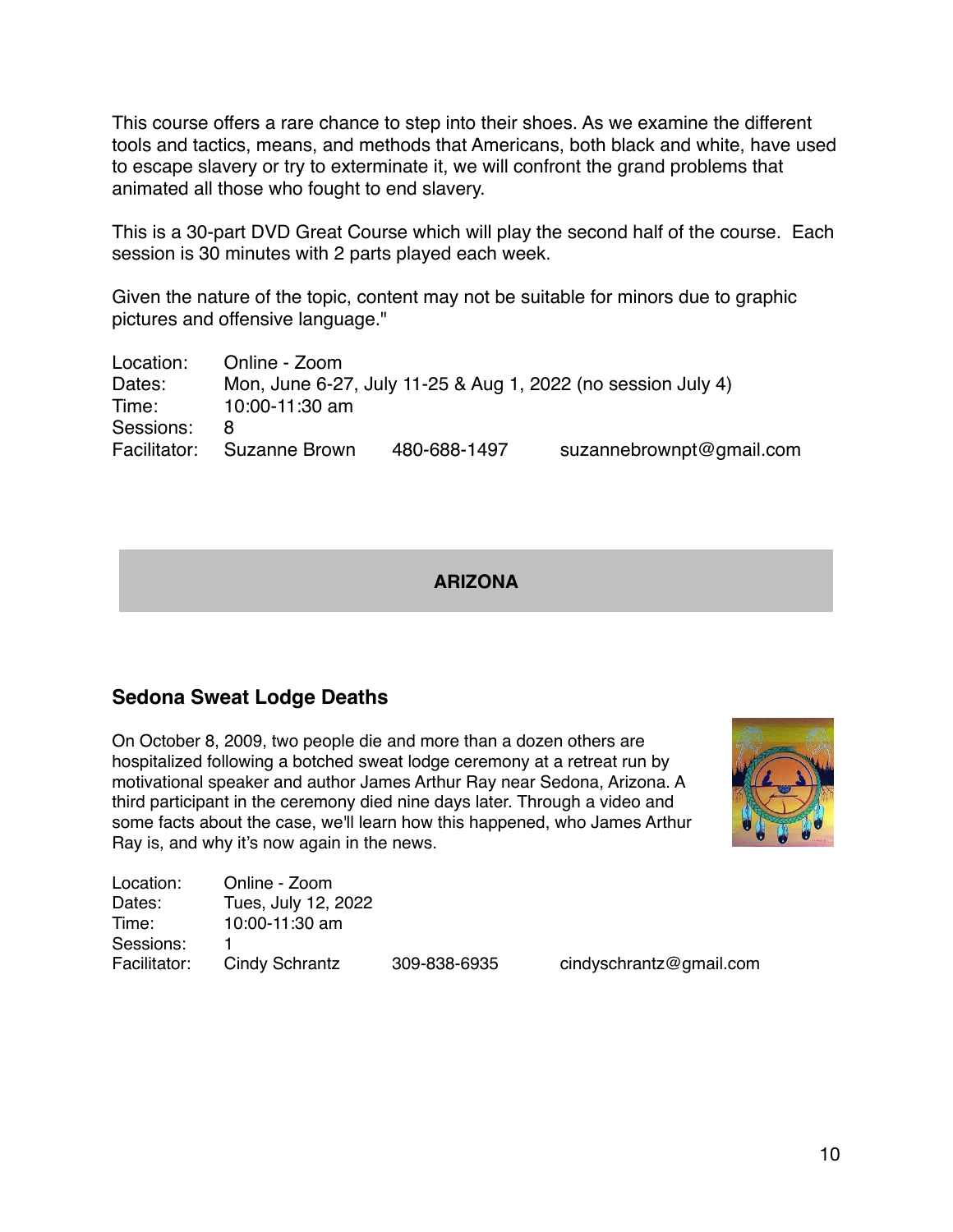## **POLITICAL SCIENCE**

## **The Future of Capitalism**

A follow-up to the Capitalism vs. Socialism series?

This is a Council of Foreign Relations Webinar from February 23, 2022. Dr.Roger W. Ferguson Jr. is the Steven A. Tananbaum Distinguished Fellow for International Economics at the Council on Foreign Relations.

He will be discussing why he still thinks capitalism is still the best economic system.

The lecture is about 55 minutes long and we will pause to discuss during and after it.

| Location:    | Online - WebEx       |
|--------------|----------------------|
| Dates:       | Thurs, June 23, 2022 |
| Time:        | 1:30-3:00 pm         |
| Sessions:    | 1                    |
| Facilitator: | <b>Marlin Fried</b>  |
|              |                      |

Facilitator: Marlin Fried 480-820-6126 mfried5751@cox.net

#### **DISCUSSION**

#### **Bookshelf**

If you like to read, this is the perfect class for you. Members select which books are read each semester. Books can be found in local libraries, bookstores, personal libraries or online. Lively discussion of the author and book content occur at each session. Members are not required to read all books, or attend every class session.



June 22. The Paris Library by Janet Skeslien Charles Presented by Margo Heaps July 27 Flight Behavior by Barbara Kingsolver Presented by Diane Grogan August 24 Sunflower Sisters by Martha Hall Kelly Presented by Janice Overdorff

| Location:<br>Dates:                | Wed, June 22, July 27 & August 24, 2022 | Aster Center (formerly MAAC), 247 N. McDonald |                    |
|------------------------------------|-----------------------------------------|-----------------------------------------------|--------------------|
| Time:<br>Sessions:<br>Facilitator: | $10:00 - 11:15$ am<br>З<br>Diane Grogan | 480-290-5874                                  | grogandf@gmail.com |

Registration: Contact facilitator directly to register for classes

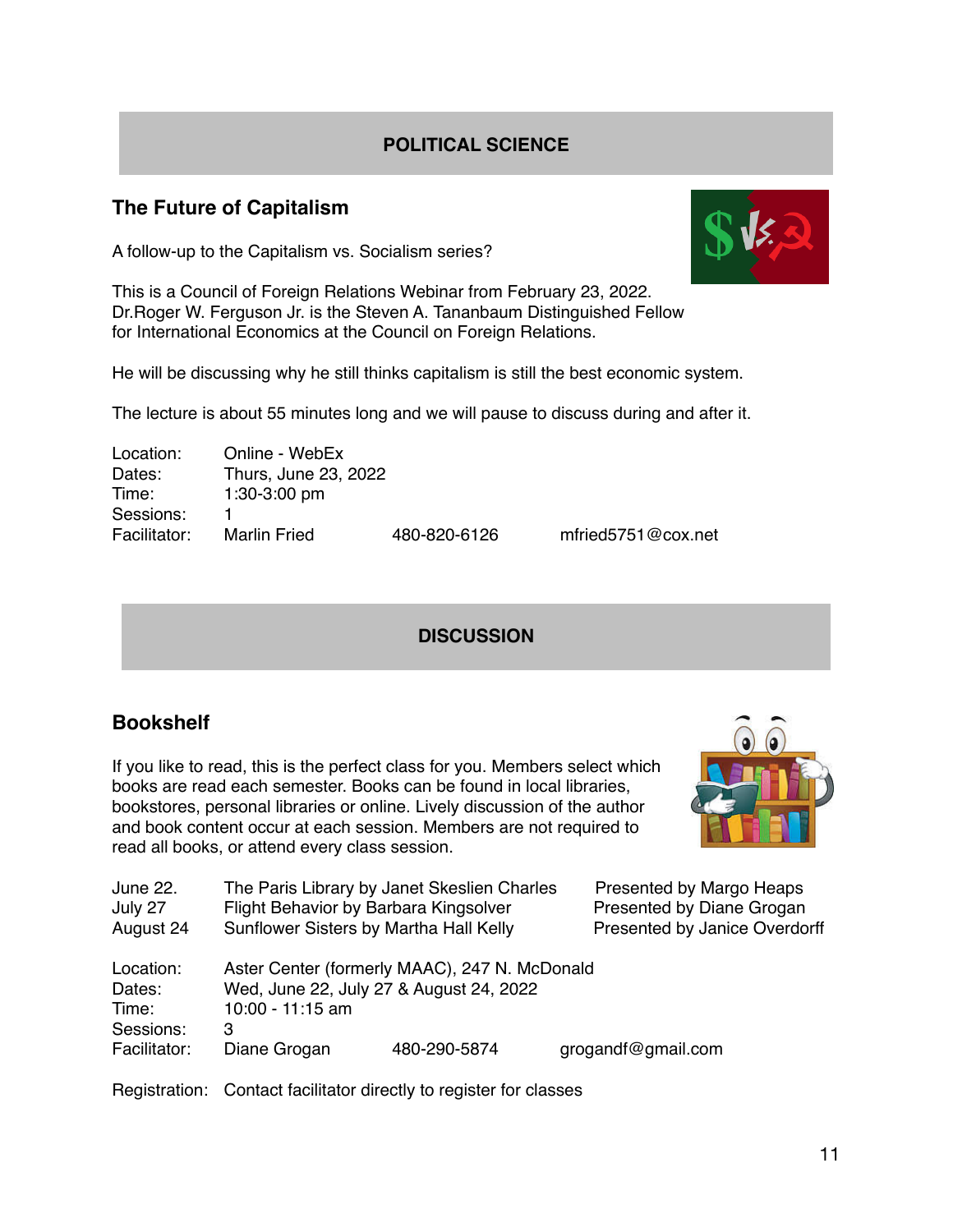#### **Mysteries & Mayhem Book Club**

Do you enjoy reading Mysteries? Do you like to discuss the books after reading them? Do you want to expand your knowledge of Mystery writers? Then join our group, which meets three times this semester, to discuss books chosen by the group. Come to one session or all as your schedule allows.



| June 8       | The Searcher by Tana French          |                                               | <b>Presented by Annette Mickle</b> |
|--------------|--------------------------------------|-----------------------------------------------|------------------------------------|
| July 13      | Open and Shut by David Rosenfelt     |                                               | Presented by Mary Boehlen          |
| Aug. 10      | Billy Summers by Stephen King        |                                               | <b>Presented by Marilyn Click</b>  |
| Location:    |                                      | Aster Center (formerly MAAC), 247 N. McDonald |                                    |
| Dates:       | Wed, June 8, July 13 & Aug. 10, 2022 |                                               |                                    |
| Time:        | 10:00-11:15 a.m.                     |                                               |                                    |
| Sessions:    | 3                                    |                                               |                                    |
| Facilitator: | Mary Boehlen                         | 480-699-6374                                  | minpins48@gmail.com                |

\_\_\_\_\_\_\_\_\_\_\_\_\_\_\_\_\_\_\_\_\_\_\_\_\_\_\_\_\_\_\_\_\_\_\_\_\_\_\_\_\_\_\_\_\_\_\_\_\_\_\_\_\_\_\_\_\_\_\_\_\_\_\_\_\_\_\_\_\_\_

Registration: Contact facilitator directly to register for classes

## **Monday Morning Conversation Via WebEx**

Open discussion on any topic of interest. No set agenda.

On the 4th Monday of June, July and August, we will meet at a local coffee shop for an in-person discussion. One is not required to make a purchase at this meeting. Locations to be determined later.



Please contact the facilitator, Allan Zisner at azisner@q.com, for the WebEx link..

| Location:    | Online - WebEx    |                                                    |               |
|--------------|-------------------|----------------------------------------------------|---------------|
| Dates:       |                   | Mon, May 30, June 6-27, July 4-25 & Aug 1-29, 2022 |               |
| Time:        | $8:30-10:00$ a.m. |                                                    |               |
| Sessions:    | 14                |                                                    |               |
| Facilitator: | Allan Zisner      | 480-282-1686                                       | azisner@q.com |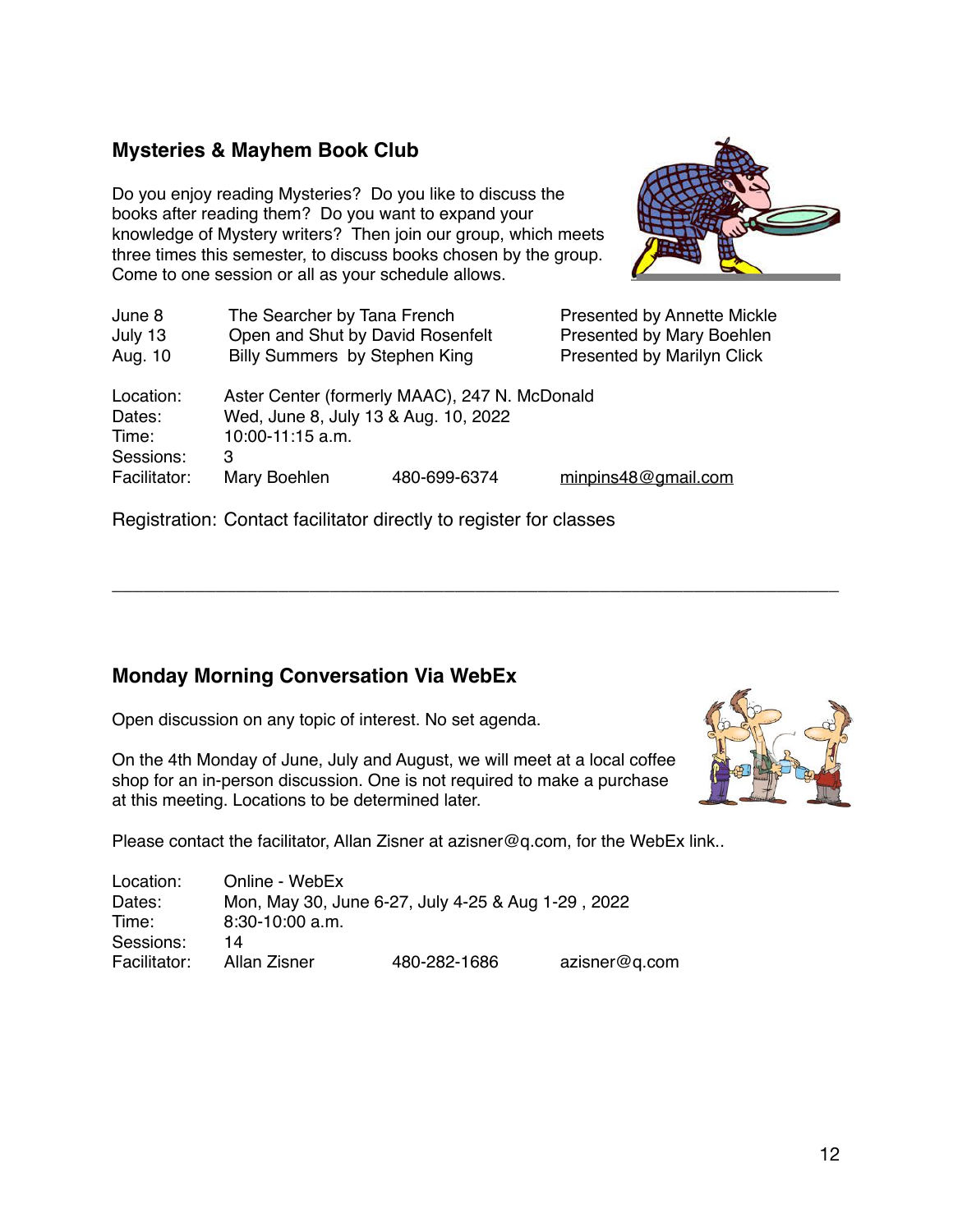# **Coffee with the Council**

Join a member of the NFLL Council each week for morning for no-host coffee or tea. Members can find out about NFLL, catch up with old friends, and make new friends!



Location: MCC-Dobson's coffee shop, "Grounds for Thought" (outside library) Dates: Thurs, June 9-30, July 7-28, Aug. 4 Time: 9:00 am Sessions: 9 Facilitator: Suzanne Brown 480-688-1497 suzannebrownpt@gmail.com

**FINANCIAL**

# **Avoid Fraud, Scams and Abuse; Let's Avoid Those Together Presenter: Nydia Montijo Soto**

We all know they are out there: people who are hunting others, vulnerable individuals in order to take advantage of them. How do you safeguard yourself, your money, and those you love? Arm yourself with insider knowledge.



Whether you are an older adult or you have older adults in your life that you want to protect, this is a workshop that will ensure you don't fall prey to the common traps set out in both the digital and interpersonal world.

We will teach you what is out there, how to easily identify them, why they work, and how to avoid them. We will also give you resources for further education and protective services.

| Location: | Online - Zoom            |              |                      |
|-----------|--------------------------|--------------|----------------------|
| Dates:    | Friday June 24, 2022     |              |                      |
| Time:     | $10:00-11:30$ a.m.       |              |                      |
| Sessions: |                          |              |                      |
|           | Facilitator: Ruth Brooks | 480-363-2794 | rrbrooks93@gmail.com |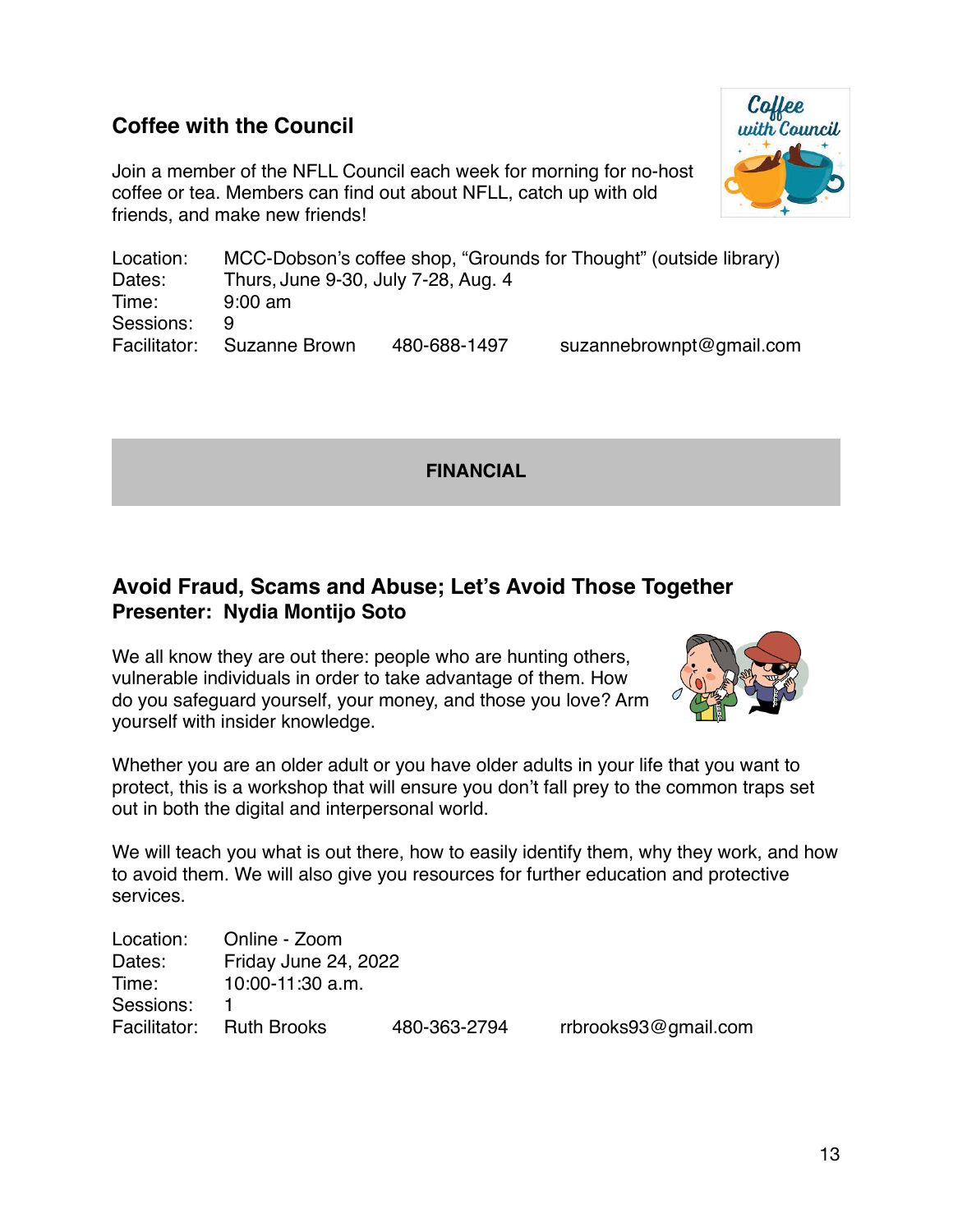#### **Understanding Reverse Mortgages Presenter: Scott Sandell**

Uncover the mystery behind the commonly misunderstood benefit. We will discover what is in it for you, the lender, and our government while exploring the various uses for it. Brought to you by a non-profit organization dedicated to providing communities with a consistent resource through unbiased classes that are free of sales.



| Online - Zoom      |              |                  |
|--------------------|--------------|------------------|
| Wed, July 13, 2022 |              |                  |
| 11:00 am-1:00 pm   |              |                  |
|                    |              |                  |
| Sam Wong           | 480-625-7694 | nowsam@yahoo.com |
|                    |              |                  |

\_\_\_\_\_\_\_\_\_\_\_\_\_\_\_\_\_\_\_\_\_\_\_\_\_\_\_\_\_\_\_\_\_\_\_\_\_\_\_\_\_\_\_\_\_\_\_\_\_\_\_\_\_\_\_\_\_\_\_\_\_\_\_\_\_\_\_\_\_\_

#### **Creating Income in Retirement Presenter: Scott Sandell**

From dividend portfolios to annuities this class will dissect what it takes to create sustainable income and review all investments and techniques commonly used. Brought to you by a non-profit organization dedicated to providing communities with a consistent resource through unbiased classes that are free of sales.



| Location:             | Online - Zoom     |              |                  |
|-----------------------|-------------------|--------------|------------------|
| Dates:                | Wed, Aug. 3, 2022 |              |                  |
| Time:                 | 11:00 am-1:00 pm  |              |                  |
| Sessions:             |                   |              |                  |
| Facilitator: Sam Wong |                   | 480-625-7694 | nowsam@yahoo.com |

\_\_\_\_\_\_\_\_\_\_\_\_\_\_\_\_\_\_\_\_\_\_\_\_\_\_\_\_\_\_\_\_\_\_\_\_\_\_\_\_\_\_\_\_\_\_\_\_\_\_\_\_\_\_\_\_\_\_\_\_\_\_\_\_\_\_\_\_\_\_

## **Paying for Long Term Care Presenter: Scott Sandell**

This is an unbiased review of the primary resources to fund long term care including, but not limited to, Medicare/Medicaid, VA Aid & Attendance, life insurance, traditional LTC insurance, and annuities.

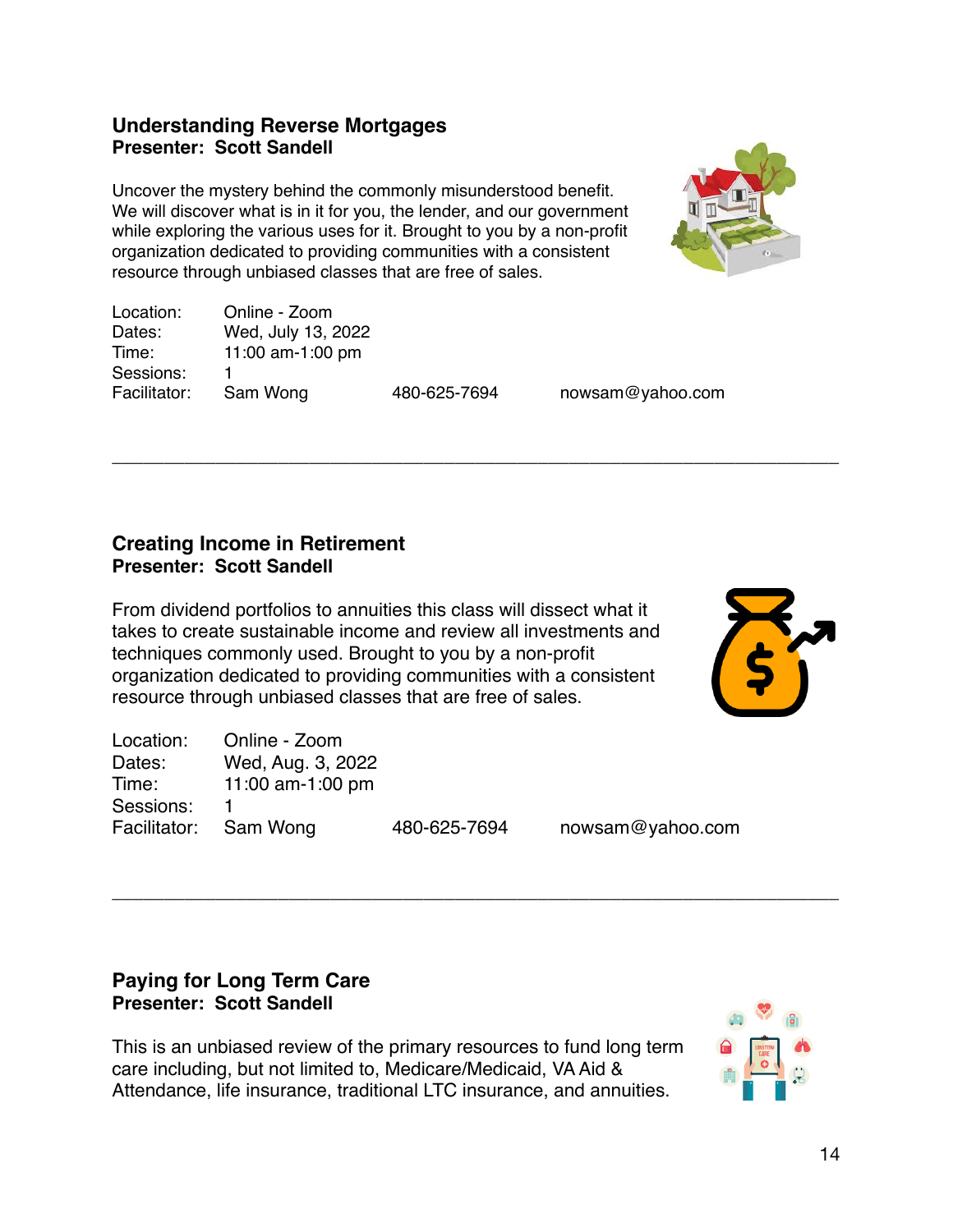Brought to you by a non-profit organization dedicated to providing communities with a consistent resource through unbiased classes that are free of sales.

| Online - Zoom         |              |                  |
|-----------------------|--------------|------------------|
| Wed, June 8, 2022     |              |                  |
| 11:00 am-1:00 pm      |              |                  |
|                       |              |                  |
| Facilitator: Sam Wong | 480-625-7694 | nowsam@yahoo.com |
|                       |              |                  |

## **SAFETY & SECURITY**

\_\_\_\_\_\_\_\_\_\_\_\_\_\_\_\_\_\_\_\_\_\_\_\_\_\_\_\_\_\_\_\_\_\_\_\_\_\_\_\_\_\_\_\_\_\_\_\_\_\_\_\_\_\_\_\_\_\_\_\_\_\_\_\_\_\_\_\_\_\_

## **Travel Safety Presenter: Tiffany Lam Mendoza**

2022 may be the year we travel again or start making our plans! This presentation will review safety tips and suggestions for securing your home and property prior to leaving, measures to be taken while enroute and ways to reduce risks while sightseeing at your destination.

| Location: | Online - Zoom               |              |
|-----------|-----------------------------|--------------|
| Dates:    | Tues, June 21, 2022         |              |
| Time:     | 10:00-11:00 am              |              |
| Sessions: |                             |              |
|           | Facilitator: Cindy Schrantz | 309-838-6935 |

| Important Alemania Gr Camforestone<br><b>BERRE</b><br><b>CONTRACTOR</b><br>NATION<br>between<br><b>Stewarter Sent </b><br><b>District Gas</b><br><b>Call Color</b> | Ence mersi<br><b>Holly dist</b><br><b>Part Ave</b>                                                                                                                                                                                                                                                                                                                                                                                                       |
|--------------------------------------------------------------------------------------------------------------------------------------------------------------------|----------------------------------------------------------------------------------------------------------------------------------------------------------------------------------------------------------------------------------------------------------------------------------------------------------------------------------------------------------------------------------------------------------------------------------------------------------|
|                                                                                                                                                                    |                                                                                                                                                                                                                                                                                                                                                                                                                                                          |
|                                                                                                                                                                    |                                                                                                                                                                                                                                                                                                                                                                                                                                                          |
|                                                                                                                                                                    |                                                                                                                                                                                                                                                                                                                                                                                                                                                          |
|                                                                                                                                                                    | <b>Senior Life</b><br><b>RELEA</b><br><b>No.com</b>                                                                                                                                                                                                                                                                                                                                                                                                      |
|                                                                                                                                                                    | <b>Part Ave</b><br><b>Section Com</b><br>$\frac{1}{2} \sum_{i=1}^{n} \frac{1}{2} \sum_{i=1}^{n} \frac{1}{2} \sum_{i=1}^{n} \frac{1}{2} \sum_{i=1}^{n} \frac{1}{2} \sum_{i=1}^{n} \frac{1}{2} \sum_{i=1}^{n} \frac{1}{2} \sum_{i=1}^{n} \frac{1}{2} \sum_{i=1}^{n} \frac{1}{2} \sum_{i=1}^{n} \frac{1}{2} \sum_{i=1}^{n} \frac{1}{2} \sum_{i=1}^{n} \frac{1}{2} \sum_{i=1}^{n} \frac{1}{2} \sum_{i=1}^{n$<br><b>MARKET</b><br><b>Service</b><br>Anti-View |
| <b>Contract Contract</b><br>TRANSATUREGO                                                                                                                           | <b>Revision</b><br><b>Coldwards</b><br><b>Service</b><br><b>Garrison</b><br><b>Sec. Co.</b><br>North<br>The Links                                                                                                                                                                                                                                                                                                                                        |
| -<br>The American Corp.                                                                                                                                            | <b>Name of D</b><br><b>PRIVATE</b><br><b>Grant</b><br><b>Marine</b><br><b>Miller</b><br><b>ANTIQUE LIGHT</b>                                                                                                                                                                                                                                                                                                                                             |
| <b>September 19</b><br>hand  Seattles Free<br><b>Buring Free</b>                                                                                                   | <b>Pit South Corp.</b><br><b>No. Inc.</b><br><b>Notice may</b><br>Ago and<br><b>Recipient</b><br><b>Att List</b>                                                                                                                                                                                                                                                                                                                                         |
| <b>PROFITA DEL</b>                                                                                                                                                 | <b>Barriot</b><br><b>Milkery Bar</b><br><b>FOULKS</b><br>St. all<br><b>America</b><br><b>Since</b><br><b>Recipients</b>                                                                                                                                                                                                                                                                                                                                  |
| <b>Build Committee Forms</b><br><b>Arrival Form</b><br>sec.                                                                                                        | <b>Antique</b><br><b>SALINER DOGS</b><br><b>Miller</b><br><b>Burney</b><br><b>And British</b><br><b>Strate</b><br>The Ligar                                                                                                                                                                                                                                                                                                                              |
|                                                                                                                                                                    | <b>TRAIN</b><br><b>NELLER</b><br>Service.<br><b>Stringer</b><br><b>Service</b>                                                                                                                                                                                                                                                                                                                                                                           |
| blockbutccool                                                                                                                                                      | <b>POST END LINES</b><br><b>Patricia</b><br><b>Northern</b><br><b>STORY</b>                                                                                                                                                                                                                                                                                                                                                                              |
| <b>MA CONT</b><br><b>SALLER</b>                                                                                                                                    | <b>Part Street Ford</b><br>Ann Ave                                                                                                                                                                                                                                                                                                                                                                                                                       |
| <b>CONTRACTOR</b><br><b>Page 1988</b>                                                                                                                              |                                                                                                                                                                                                                                                                                                                                                                                                                                                          |
| <b>Single Comment</b><br>promoted &                                                                                                                                |                                                                                                                                                                                                                                                                                                                                                                                                                                                          |
| <b>Real Collect</b>                                                                                                                                                |                                                                                                                                                                                                                                                                                                                                                                                                                                                          |
| <b>London Ave. 4</b><br><b>Contract Contract</b><br><b>Red County</b><br><b>SHARE</b>                                                                              |                                                                                                                                                                                                                                                                                                                                                                                                                                                          |
| <b>SHELL</b>                                                                                                                                                       |                                                                                                                                                                                                                                                                                                                                                                                                                                                          |

cindy schrantz@gmail.com

# **Residential Security and Being Safe in Public Presenter: Tiffany Lam Mendoza**

Join us for an informative class on keeping you and your family safe at home and while out and about? Our weather is beautiful and while we enjoy being outdoors, we must continue o be diligent about keeping

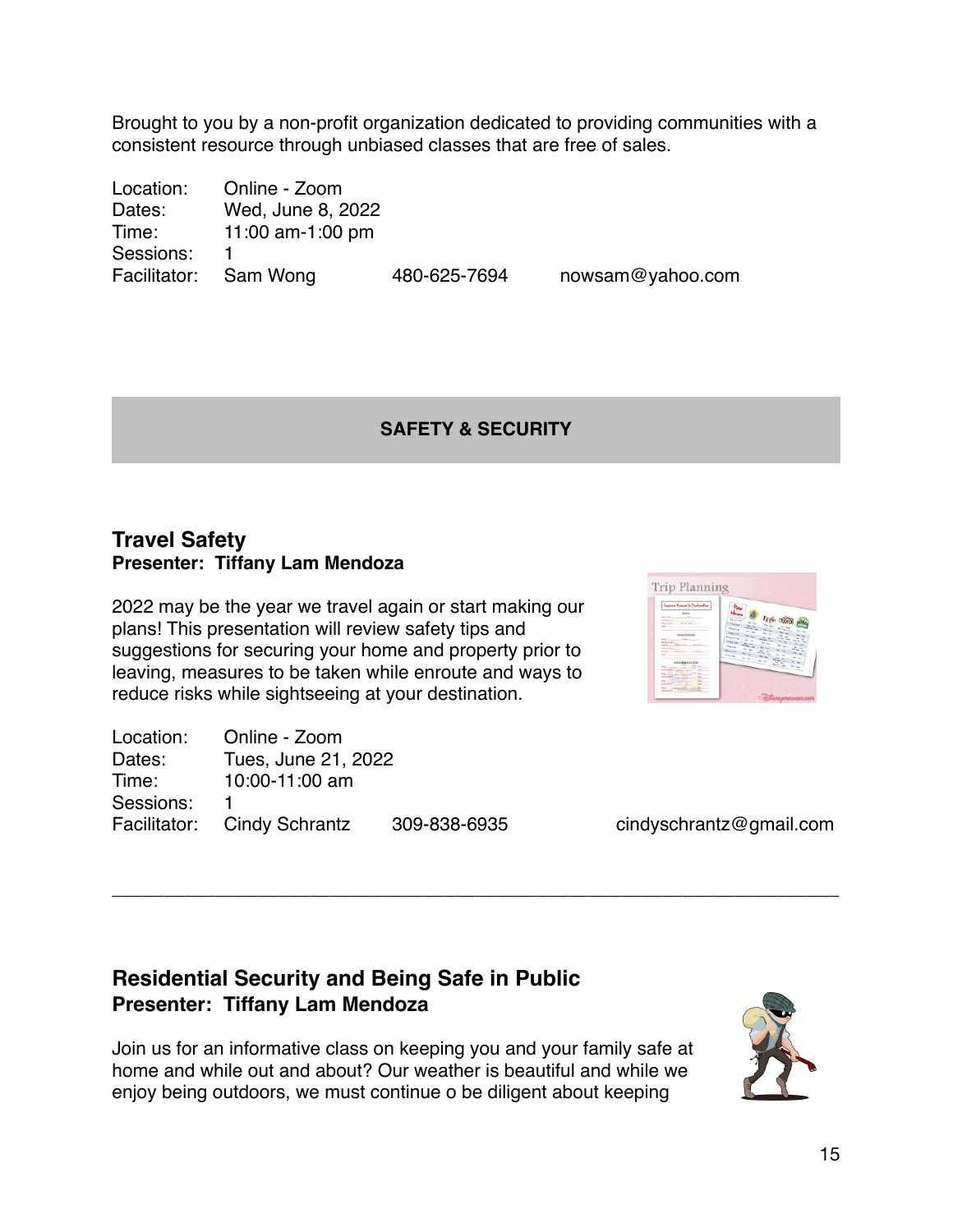ourselves and possessions safe. During this presentation, we will review safety practices at home and situational awareness techniques when out in public.

Location: Online - Zoom Dates: Tues, June 14, 2022 Time: 10:00-11:00 am Sessions: 1 Facilitator: Cindy Schrantz 309-838-6935 cindyschrantz@gmail.com

#### **HEALTH & WELLNESS**

\_\_\_\_\_\_\_\_\_\_\_\_\_\_\_\_\_\_\_\_\_\_\_\_\_\_\_\_\_\_\_\_\_\_\_\_\_\_\_\_\_\_\_\_\_\_\_\_\_\_\_\_\_\_\_\_\_\_\_\_\_\_\_\_\_\_\_\_\_\_

## **Are You Dementia-Friendly? Presenter: Nydia Montijo Soto**

The Dementia-Friendly America National Network will ensure that you are!

Is dementia a normal part of aging? Is it more than just a memory problem? Our workshop will include what dementia actually is, what the warning signs are, and how to create an environment that is friendly to those who have been diagnosed. If you want to be someone who can respond with respect and act in a way that is safe for both you and them, then this presentation is a must.

Location: Online Dates: Friday June 10, 2022 Time: 10:00-11:30 a.m. Sessions: 1 Facilitator: TBD



#### **Gravity: Don't Let It Win Presenter: Nydia Montijo Soto**

How to prevent falls and common, related injuries.

This thorough workshop teases out all of the shocking, little-known causes of falls and injury IN YOUR OWN HOME AND VEHICLE! We will

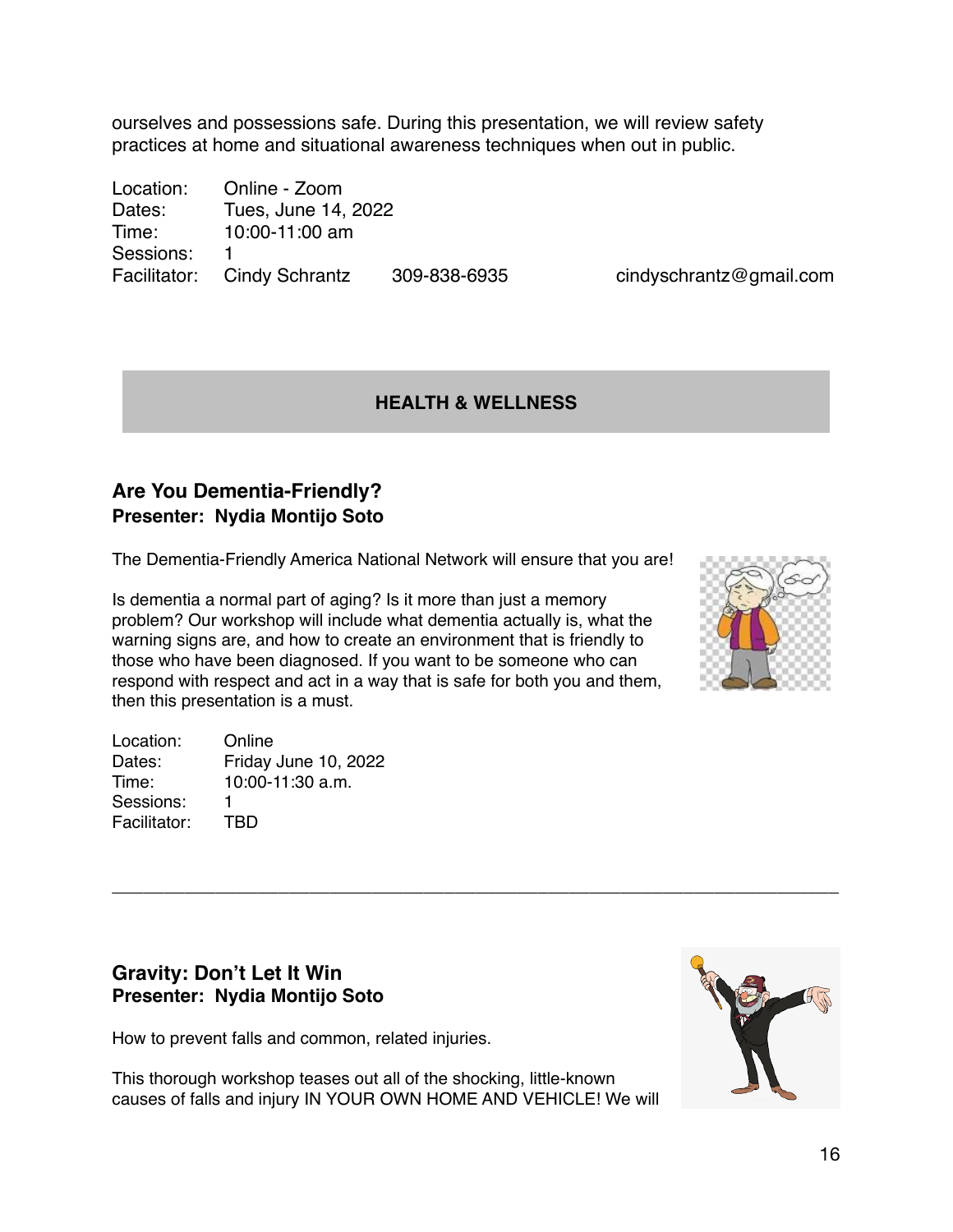show you how health and self-care relate to preventing falls and bring safety concepts to life by virtually going room-by-room throughout a typical residence, identifying risk factors, and easy, practical fixes to making your home the safest it can be. We'll show you some life-saving safety tools and connect you to resources.

\_\_\_\_\_\_\_\_\_\_\_\_\_\_\_\_\_\_\_\_\_\_\_\_\_\_\_\_\_\_\_\_\_\_\_\_\_\_\_\_\_\_\_\_\_\_\_\_\_\_\_\_\_\_\_\_\_\_\_\_\_\_\_\_\_\_\_\_\_\_

Location: Online Dates: Friday June 17, 2022 Time: 10:00-11:30 a.m. Sessions: 1 Facilitator: TBD

#### **Should I Age in Place or Look for Other Options? Presenter: Nydia Montijo Soto**

Many of us are asking this question of ourselves and wondering how to get started. Whether we plan to stay in our current home, move in with an adult child, move to senior housing or look for Assisted Living, the process can be daunting. Attend this session and learn how to assess your needs, plan for those needs, look for options and shop for the right setting. Walk away with a plan on how you are going to proceed.



| Location: | Online                   |         |
|-----------|--------------------------|---------|
| Dates:    | Friday July 1, 2022      |         |
| Time:     | $10:00-11:30$ a.m.       |         |
| Sessions: | п.                       |         |
|           | Facilitator: Ruth Brooks | 480-363 |

Facilitation: *Ruth Brooks93@gmail.com* 

#### **FUN STUFF**

## **The Everyday Guide to Wines of California**

This is a DVD Great Course.

The Everyday Guide to Wines of California is a ticket to a tour of world-class wines made in America. In just a little more than a century, the blink of an eye compared to France or Italy, California has become one of the most important and exciting winemaking regions in the world. In fact, if it were its own country, California would be the world's fourth-largest wine-producing nation. In the best American spirit, and unlike their traditional European counterparts, California winemakers are free to experiment with new blends of grapes and new technologies. In this

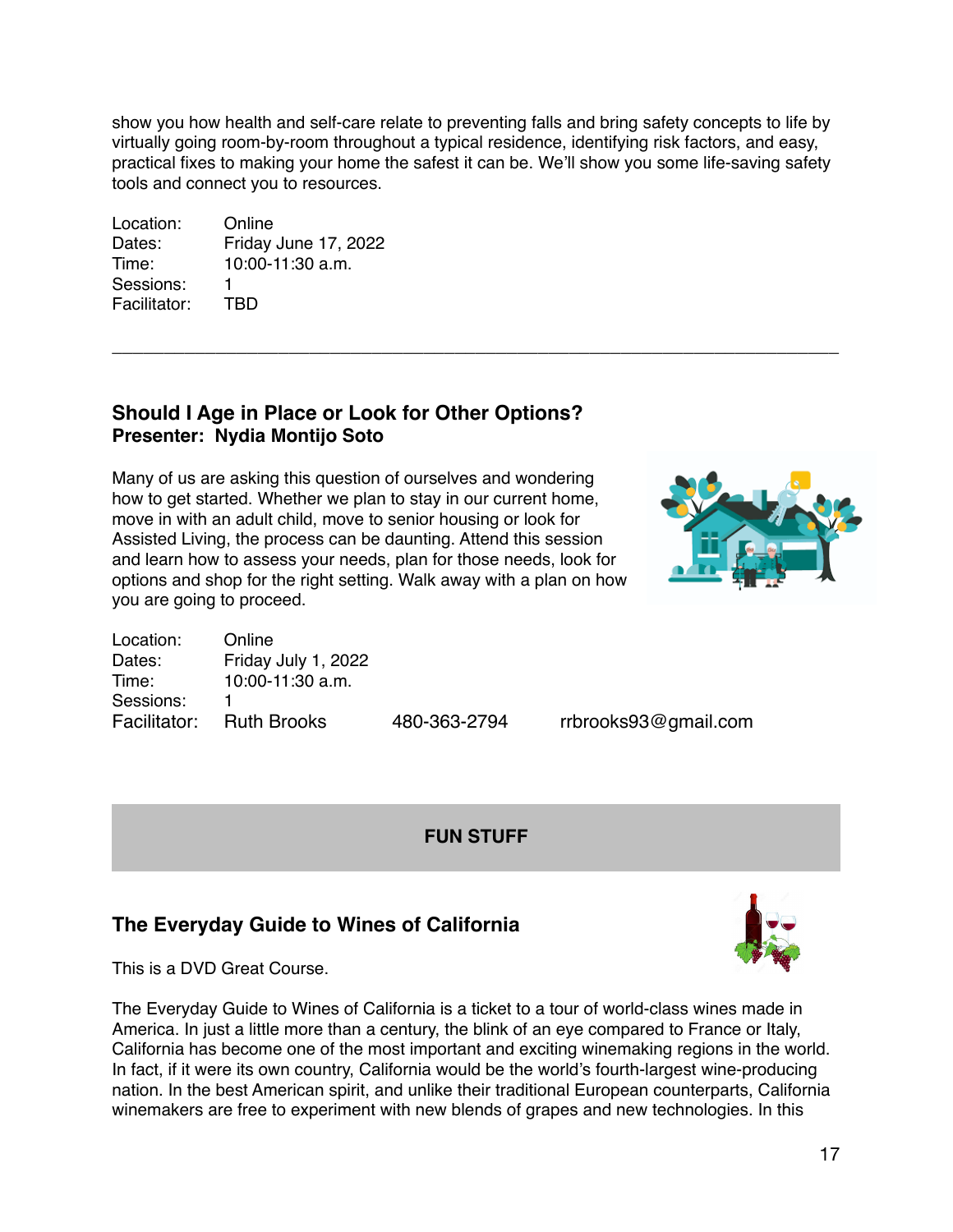course, we'll taste wines from throughout California, including Chardonnay, Cabernet, Zinfandel, and Syrah, and in the final lecture, you'll get a chance to play winemaker and blend your own creation.

\_\_\_\_\_\_\_\_\_\_\_\_\_\_\_\_\_\_\_\_\_\_\_\_\_\_\_\_\_\_\_\_\_\_\_\_\_\_\_\_\_\_\_\_\_\_\_\_\_\_\_\_\_\_\_\_\_\_\_\_\_\_\_\_\_\_\_\_\_\_

\_\_\_\_\_\_\_\_\_\_\_\_\_\_\_\_\_\_\_\_\_\_\_\_\_\_\_\_\_\_\_\_\_\_\_\_\_\_\_\_\_\_\_\_\_\_\_\_\_\_\_\_\_\_\_\_\_\_\_\_\_\_\_\_\_\_\_\_\_\_

| Location:    | Online - Zoom                |              |                          |
|--------------|------------------------------|--------------|--------------------------|
| Dates:       | Tues, June 7 - June 21, 2022 |              |                          |
| Time:        | 1:30-3:00 pm                 |              |                          |
| Sessions:    | З                            |              |                          |
| Facilitator: | Suzanne Brown                | 480-688-1497 | suzannebrownpt@gmail.com |

## **The Everyday Guide to Spirits and Cocktails: Tastes and Traditions**

This is a DVD Great Course on spirits with useful information for the home bartender and is designed to provide an overview of flavors and aromas and enhance your knowledge and confidence when you are ordering or serving spirits. The lectures suggest tastings, demonstrations, and cocktail recipes. Even those who don't drink alcohol can still participate by comparing the appearance and aromas of spirits. For those who wish a more hands-on experience, we invite you to sign up for and attend our 'Study Hall" off-campus sessions.



| Location:    | Online - Zoom                 |              |
|--------------|-------------------------------|--------------|
| Dates:       | Tues, June 28 - July 19, 2022 |              |
| Time:        | $1:30 - 3:00$ pm              |              |
| Sessions:    | 4                             |              |
| Facilitator: | Suzanne Brown                 | 480-688-1497 |
|              |                               |              |

suzanne brown pt@gmail.com

#### **Movies for Summer Escapes**

Join us weekly during the hot Arizona Summer to stay cool and enjoy both new and old movies in the comfort of your home. So check out some new snacks, fix your favorite beverage, and stay cool with NFLL. The list of movies will be sent out by email prior to each session. Most movies will be 90 to 150 minutes.

| Location:    | Online - Zoom             |              |  |
|--------------|---------------------------|--------------|--|
| Dates:       | Wed, June 8 - Aug 3, 2022 |              |  |
| Time:        | $2:00 - 4:30$ pm          |              |  |
| Sessions:    | 9                         |              |  |
| Facilitator: | Suzanne Brown             | 480-688-1497 |  |



suzanne brown pt@gmail.com